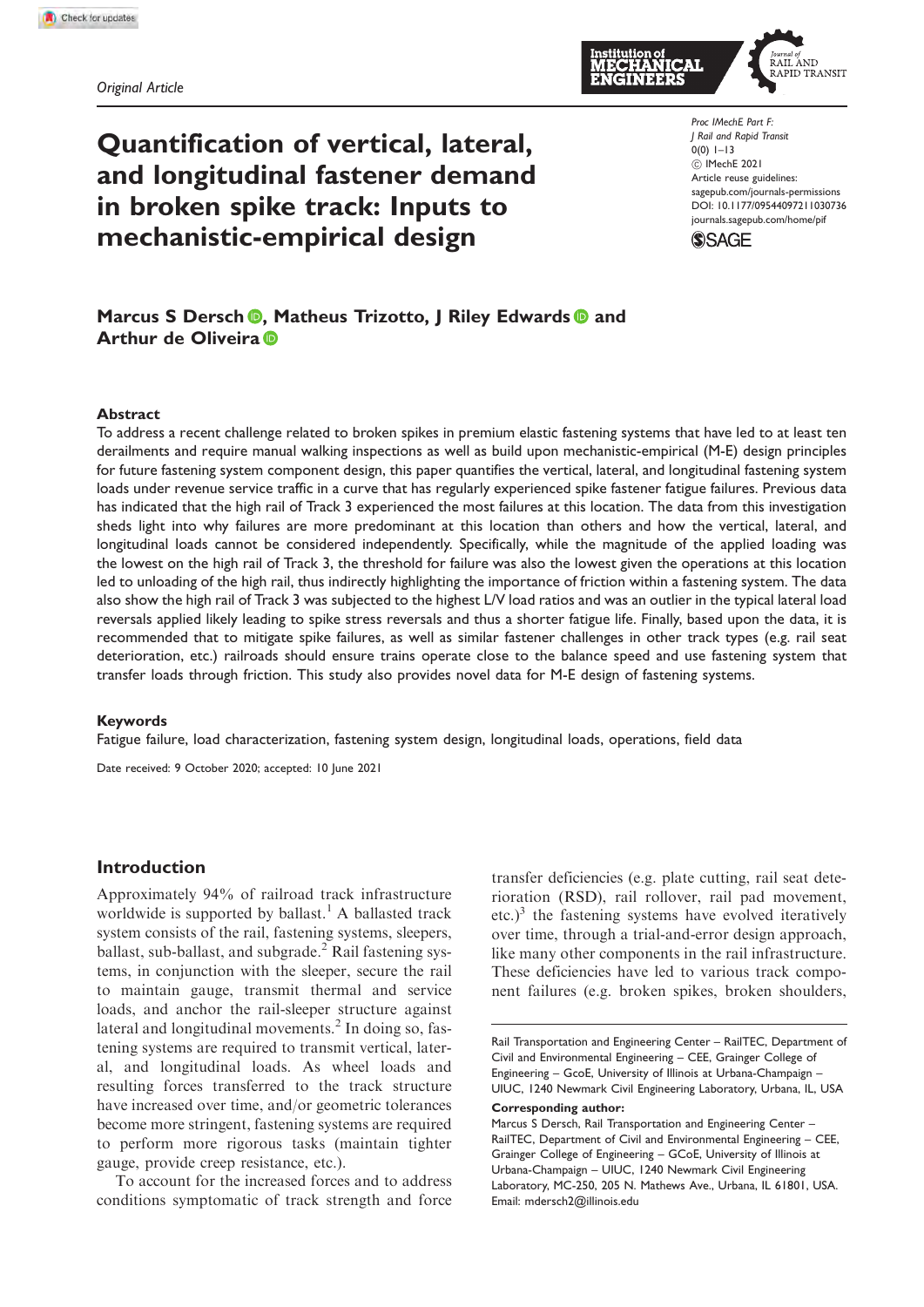broken threaded rods, etc.) which have in-turn led to derailments.4–9 Between 1999 and 2018 there have been 250 FRA-reportable train accidents in the United States that have resulted from "defective or missing spikes or rail fasteners" on mainlines and sidings as reported within the FRA Rail Equipment Accident or Incident Report (REAIR) 6180.54 database as discussed by Wang et al.<sup>10</sup> These failures demonstrate a disconnect between the loading demands placed on the track and strength of track components.

Fastener failures are not isolated to a single method of track construction (i.e. ballasted vs ballastless), nor are they isolated to the types of rolling stock with the highest loads. Force transfer fastener failures have been observed in ballasted sleeper track on heavy axle load (HAL) freight railroads as well as ballastless direct-fixation (DF) track systems used for heavy rail transit infrastructure. Furthermore, fastener failures are not caused by loads acting from a single direction (vertical, lateral, or longitudinal). Rather, most failures occur as a result of a combination of loads (vertical, lateral, and longitudinal).

While there has recently been increased modelling and laboratory testing of fastening system components, $11,12$  the development and adoption of new fasteners has still relied heavily on practical experience and monitoring of revenue service field performance. This iterative method relying on field performance has led to inefficient designs and a lack of understanding of the underlying mechanisms that govern system response as a function of changing conditions (input loads, wear of components, support conditions, etc.) which has manifested itself in maintenance and safety problems; as is evident in the review of FRA track-caused accident data.

However, there has been a recent push to apply the principals of mechanistic-empirical (M-E) analysis design, currently used in pavement design,  $13$  to rail infrastructure component design. Initial suggestions for the application of a M-E analysis and design approach in the rail domain were documented by Van Dyk et al.,<sup>14</sup> Csenge et al.,<sup>15</sup> and Edwards et al.<sup>16</sup> These were further advanced by Quirós-Orozco<sup>17</sup> and Edwards,<sup>18</sup> leading to the development of a proposed framework for mechanistic-empirical analysis and design of railway track and its components.<sup>19</sup>

One of the first steps in the proposed M-E approach is to quantify the inputs of the system; track components, substructure depths, load environment, etc. Recent research has focused on quantifying vertical and lateral wheel loads on HAL freight, intercity passenger, and rail transit operations.<sup>20–24</sup> There has also been significant effort studying the key factors effecting the distribution of the vertical loads<sup>2,25–27</sup> and to a lesser extent the distribution of lateral loads to the supporting sleepers.  $27-33$  Finally, though there has been work quantifying longitudinal

forces and displacements,  $34-40$  most studies have focused on quantifying absolute forces on structures or inputs to rail neutral temperature (RNT) models and not quantifying loads on fastening systems or individual rail seats; specifically as a result of a train pass. And once the loads are quantified and the track response is predicted through select models (e.g. fastener performance $11,41$  or track behav- $\arccos(10^{-27})$  the outputs could be combined with track quality index  $(TQI)$  models<sup>42,43</sup> which forecast the deterioration of track given various track parameters (e.g. speed and tonnage).

Therefore, researchers from RailTEC at Illinois deployed instrumentation on a demanding revenueservice track that has experienced spike fastener fatigue failures previously to quantify the vertical, lateral, and longitudinal fastening system loading demands from HAL and empty freight traffic as well as passenger traffic. These data will both address a recent challenge related to broken spikes in timber sleeper elastic fastening systems that have led to at least ten derailments in the last twenty years and now require manual walking inspection to identify by quantifying loading conditions and build upon the M-E analysis and design foundation for future fastening system components.

# Revenue service field site overview

Instrumentation was installed and data were collected on Tracks 1 and 3 within the full body of a 9.2-degree (623 ft (190 m)) curve located near Altoona, PA. The curve has three ballasted tracks constructed using timber sleepers and elastic fasteners with cut spikes. A visual walking-inspection identified one broken spike prior to instrumentation and tracks that appeared to be in a state-of-good-repair and thus representative of good maintenance practices, crosstie support, and components.

Figure 1 shows an overview of the revenue service field site, primary directions of traffic, generalized (expected) loading (empty vs loaded trains), and other relevant site information as well as the specific instrumentation deployed.

All tracks transport HAL freight and Amtrak intercity passenger trains. Freight operations consist of empty and loaded HAL unit trains, manifest trains, and intermodal trains loaded with containers and/or trailers. However, traffic direction and train type composition is biased for each track. Tracks 1 and 2 are primarily used by loaded freight trains operating downgrade while empty trains primarily operate upgrade on Track 3. Approximately 50 MGT of annual tonnage is accumulated on both Tracks 1 and 3 and they are on a 1.76% grade. Spike fatigue failures occur more frequently on Track 3 compared to Track 1 even though Track 1 transports comparatively more loaded trains. Further, as has been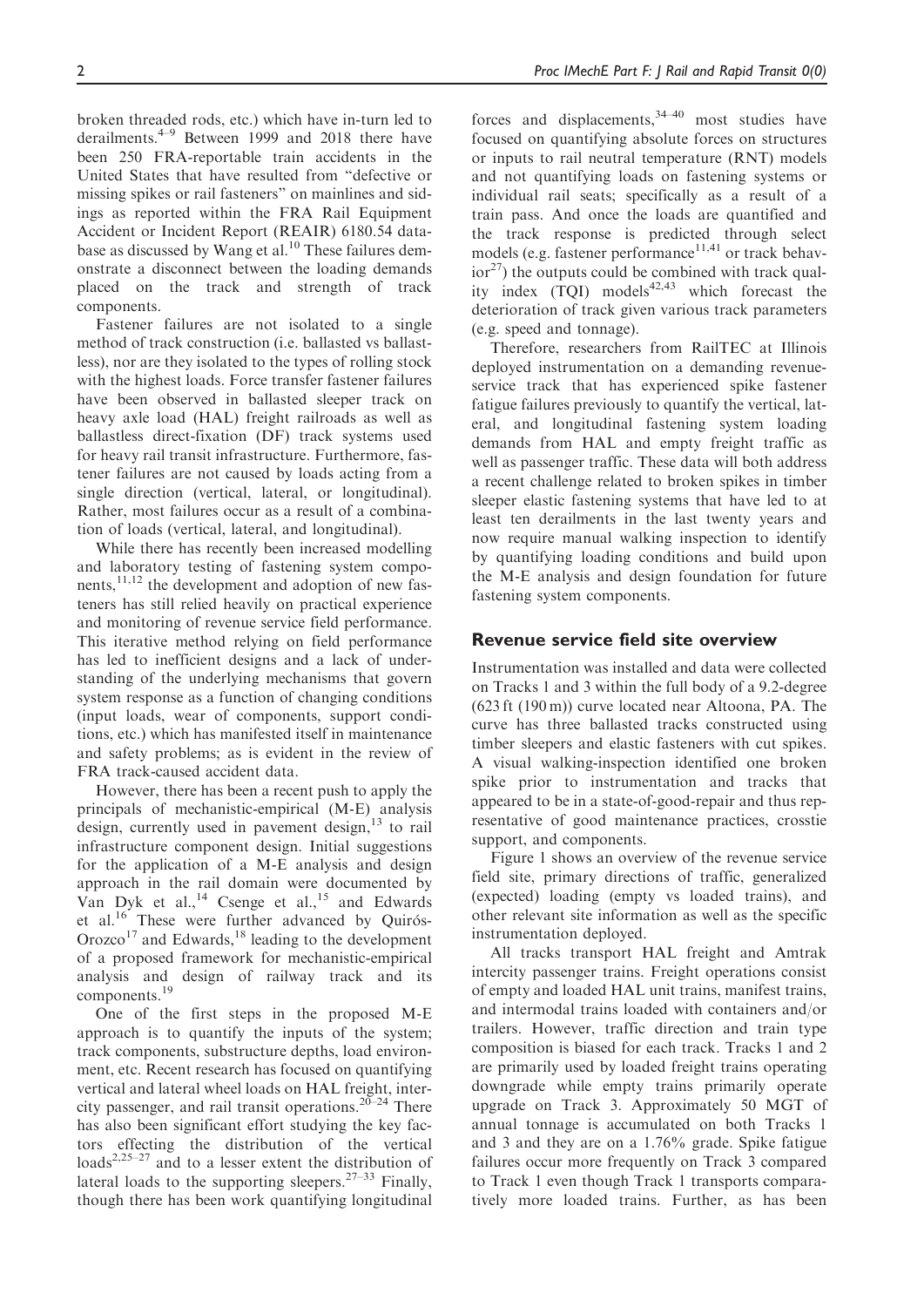

Figure 1. Aerial views of HAL field site with relevant track geometry and operations information (left and middle) and completed instrumentation on Track 3 of revenue service experimentation site (right).

documented elsewhere,  $44,45$  spike fatigue failure at this location primarily occurs on the high rail.

This location was selected because it provided an opportunity to quantify the forces placed on each track while limiting differences in track geometry (e.g. grade, curvature, etc.), climate, and weather. This facilitated isolation of the difference(s) leading to increased spike failures on the high rail of Track 3.

# Instrumentation and data collection

Surface strain gauges were installed on the rail using industry-standard circuits and these circuits were calibrated using a loading frame. These calibrated circuits were used to quantify vertical, lateral, and longitudinal wheel-rail loads.<sup>37,46</sup> Additional instrumentation shown in Figure 1 was deployed as a part of broader research objective aimed at quantifying displacements but are not included within the scope of the current paper.

#### Vertical and lateral load circuits

Using the vertical load circuit, the voltages captured under passing wheels were transformed into vertical wheel forces using the calibration factors that were previously obtained. Next, peaks were pulled from the data and compared to the on-site commercially available RSR110 wheel sensor manufactured by Frauscher, to ensure all peaks were identified. Train speeds were estimated using the time between peaks and known locomotive wheelset distances.

To align with industry best practices, the maximum lateral load was quantified as the output from the lateral load circuit at the same timestamp as the application of maximum vertical wheel load. This is important given the signals of the lateral loads are not as consistent as the vertical load and are most reliable when the wheel is immediate over the center of the crib. Lateral forces were considered positive when acting in the direction of the field and negative when acting in the direction of the gauge. An example distance and time history of vertical and lateral load signals is shown in Figure 2.

#### Longitudinal circuits

Longitudinal rail forces were quantified using a circuit proposed by Harrison et  $aI$ .<sup>37</sup> that includes that installation of gauges on both sides of the web of the rail at the neutral axis. To quantify the longitudinal rail force, the strains from the circuit are multiplied by the Young's modulus and cross-sectional area of the rail. This method does not allow for the identification of absolute rail axial loads since RNT is unknown but does facilitate the quantification of changes in rail load over time due to temperature changes and passing trains. The longitudinal load circuit does not show peaks under each passing wheel in the same way as the vertical and lateral circuits and requires additional insight to correctly interpret the results. Specifically, longitudinally induced strain from the bending of the rail under vertical and lateral loads overpower longitudinal strains under wheels, making readings inaccurate at those locations. Still, the method produces accurate measurements before the train's arrival, between the lead and trailing trucks, and after the passage of the train. For this project, longitudinal rail loads were taken at around 10-20 ft (3-6 m) in advance of the first wheel. To compensate for the offset, the measured rail loads are increased according to an exponential trend as described by  $Kerr^{27}$  for a single wheel and more recently confirmed by Trizotto, et al (Under review) for multiple wheels. The superposition of multiple wheels was demonstrated to generate a median increase of 16%. Finally, results indicated that the longitudinal influence zone is significantly longer than what is observed from vertical and lateral load circuits (i.e.  $>100$  ft (30.5 m) as compared to  $\sim 10$  ft (3.05 m)) (Figure 3).

# Data interpretation

A variety of methods were employed to quantify the demands placed on the fastening systems (e.g. rail seats) using wheel-rail forces that were obtained via rail circuits. The following sections detail the method and assumptions used to transform the wheel-rail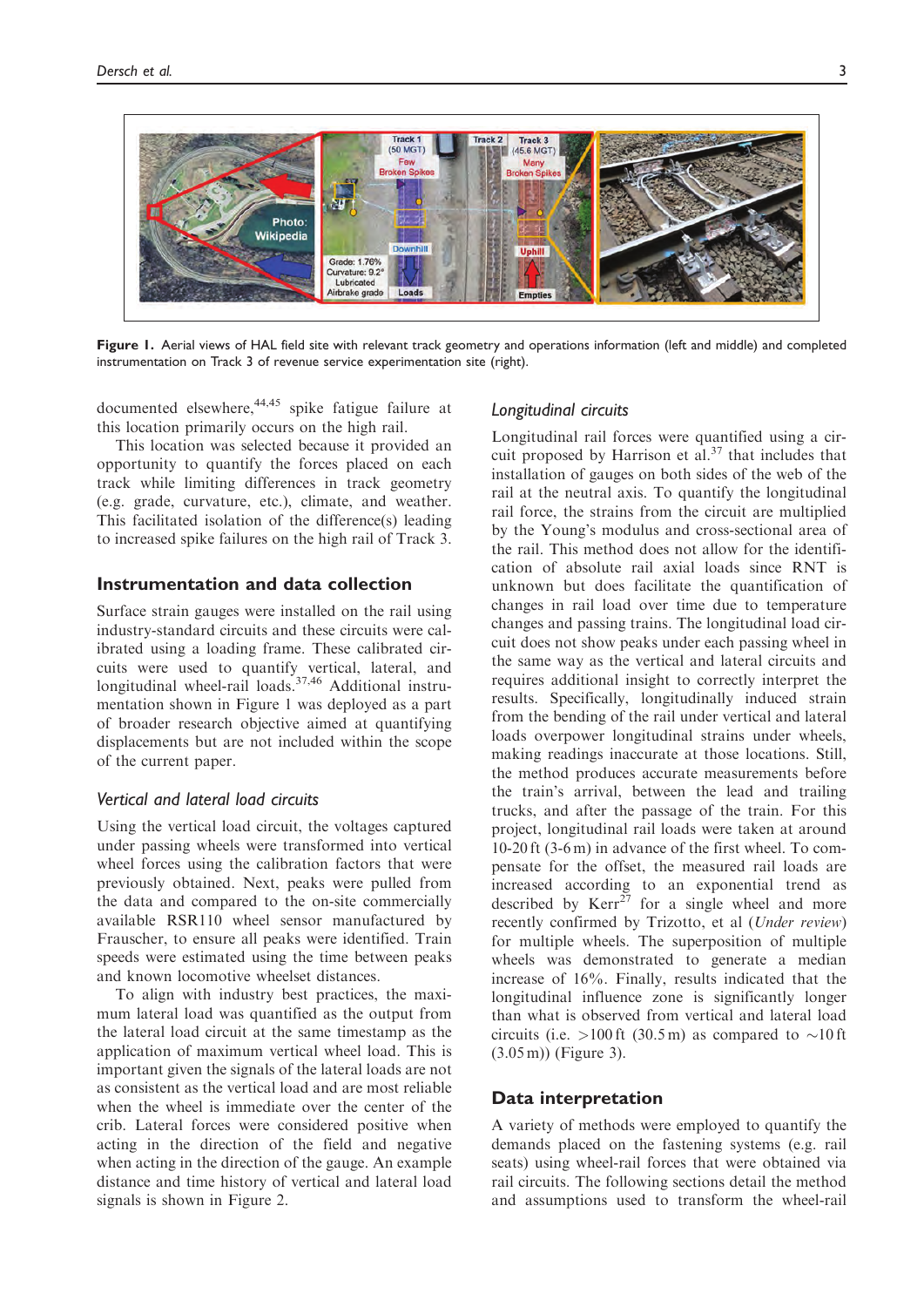

Figure 2. Example time history of vertical and lateral wheel loads.



Figure 3. Example time history of longitudinal rail axial loads.

load data to rail seat load data. The methods provided below assume uniformly supported sleepers. The authors acknowledge that these assumptions might not account for the maximum stress a component would experience but have confidence that the loads are useful in relation to fatigue of components.

#### Vertical and lateral rail seat loads

Many analytical techniques have been developed for the quantification of vertical load distribution from multiple wheels to the supporting rail seats, many of which rely on beam on elastic foundation (BOEF) fundamentals. Some of the more recognizable developers of BOEF methods include Winkler, Talbot, and Zimmerman.47–49 Winkler initially proposed a method based on BOEF theory that stated the reaction at longitudinal supports (e.g. each sleeper rail seat) was proportional to the rail deflection. Talbot and Zimmerman advanced this theory and validated it by comparing analytical results to field data. $47,49$ While additional research in this topic has been completed, this foundational method is still widely used and is considered accurate for quantifying rail seat loads. Therefore, applying BOEF theory and assuming a timber sleeper track modulus of 3,500 lb./in./in.  $(24,270 \text{ kN/m/m})$ , sleeper spacing of 19.5 in. (49.5 cm), axle spacing of 81.5 in. (207 cm), 136 RE rail (approximately UIC 60), and 36 in. (91 cm) wheel diameters, and superposition of adjacent wheels, the rail seat load would be 26% of the wheel load.

Vertical rail loads are influenced by multiple variables (e.g. speed of the train,<sup>50</sup> track modulus, $51$  and wheel health). In this paper, the applied vertical rail loads are quantified by the instrumentation on the rail that account for these effects. Rail seat loads are also influenced by multiple variables (e.g. sleeper type, fastening system type, and sleeper support). The spike failures are not isolated to poorly supported sleepers given the widespread nature of what has been observed during field inspections (e.g. in one instance up to 10 sleepers in a row and in another instance 121 failed cut spikes (20% of potential spikes in a span of 150 sleepers on the high-rail of a single curve). Given that sleepers and fastening systems at this site were in good health, the authors assumed uniform sleeper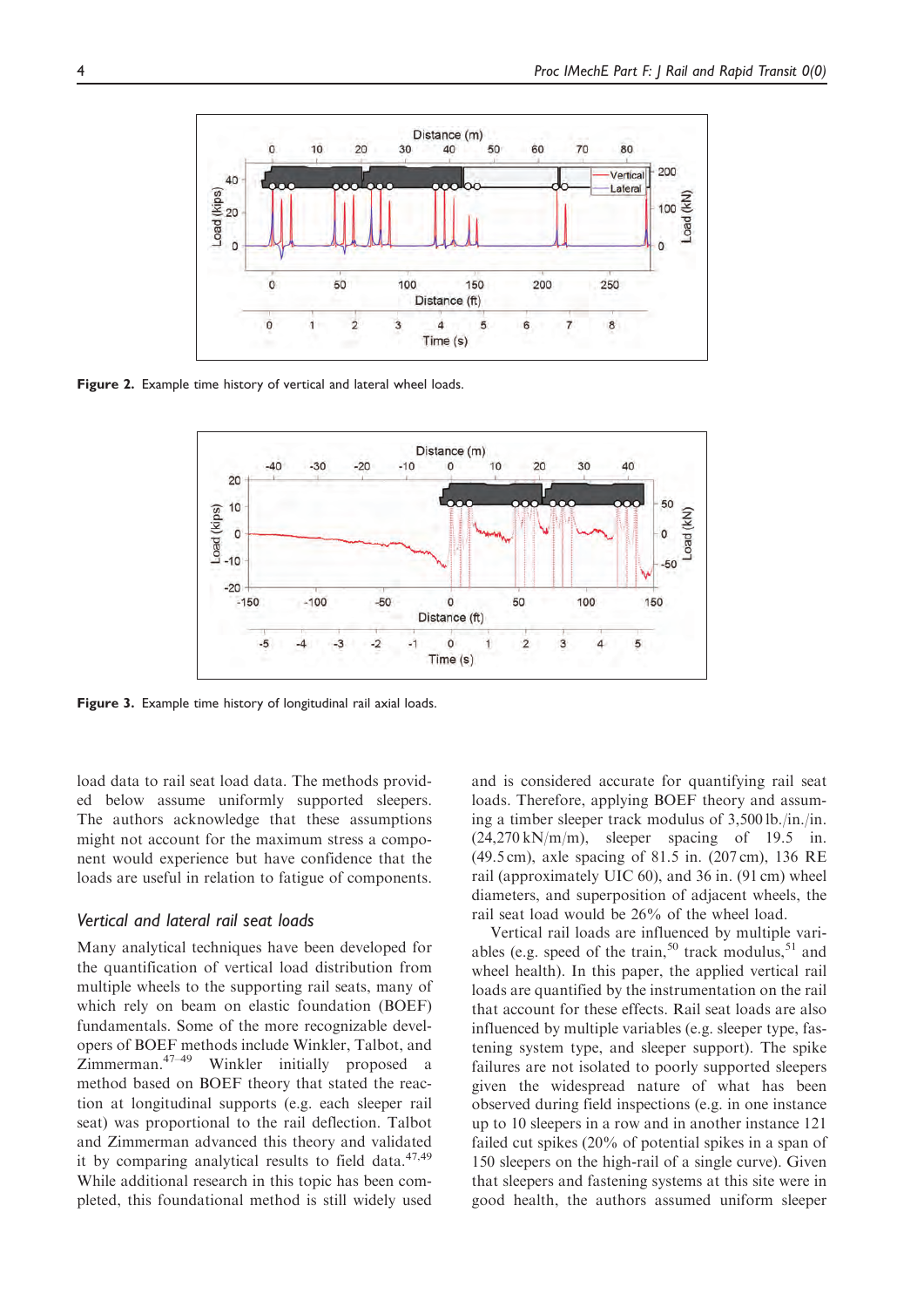support. Thus, the relationship between the wheel-rail interface loads and rail seats loads was a fixed value.

Compared to vertical loads, there has been comparatively little research assessing the distribution of lateral loads to the fastening systems. The limited field observations and laboratory studies performed have indicated that lateral loads are distributed to fewer sleepers than vertical loads, thus increasing the maximum percentage of load felt by the center sleeper's rail seat (AREMA 2017). More specifically, studies on concrete sleepers have found that lateral rail seat loads range between  $35 - 60\%$  of the applied wheel load. $29,33$  Given timber sleepers are less stiff than concrete sleepers, which has been partially offset using premium fastening systems, 35% lateral load transfer was selected for this study.

#### Longitudinal rail seat loads

Although longitudinal rail load and its distribution has been widely studied with respect to the field of RNT, no research has been aimed at quantified their distribution to the rail seats.  $Kerr^{27}$  used analytical modeling to describe axial rail load and displacement due to a single longitudinal wheel load. This model uses a bar resting in a longitudinally elastic foundation, analogous to the BOEF method used for vertical load distribution. More elaborate, nonlinear FE models have been developed $52$  and are even available in commercial software.<sup>53</sup> Despite these advancements, rail seat load distribution is not thoroughly described in the context of the loading demands on the fastening system components.

The analytical method developed by  $Kerr^{27}$  and expanded by Trizotto et al.<sup>54</sup> quantifies longitudinal rail seat loads by assuming they are proportional to longitudinal rail displacement Equation (1) in the condition that there is no slip at the rail-fastener interface. Moreover, a parametric study was conducted to identify the effect of the superposition of multiple wheel loads and varying track stiffness. The model indicates that (in the elastic region) higher track stiffness (ballast  $+$  fastener stiffness) decreases the range of distribution of fastener and rail loads but increases individual fastener loads. Moreover, the superposition effect was found to be significant when multiple wheels are present. Regardless, increasing track stiffness resulted in increased fastener loading and reduced rail loading. The approach developed by Trizotto et al. (Under review) was used to quantify the rail seat loads in this study.

$$
u(x) = \frac{R}{2\kappa EA} e^{-\kappa |x|} \longrightarrow f(x) = \frac{k_a}{2} u(x) = \frac{\kappa R}{2} e^{-\kappa |x|}
$$
  
\nRail Displacement  
\nwith  $\kappa^2 = \frac{k_a/2}{EA}$  (1)

Where;

- $x =$  location, in relation to the wheel load,
- $u(x)$  = rail section displacement at location x,

 $f(x) =$  fastener force per unit length at location x,

- $R =$  longitudinal wheel load, per rail,
- $k_a/2$  = longitudinal track stiffness, per rail,
- $E =$  Young's modulus of the rail, and
- $A = \text{cross-sectional area of the rail.}$

Longitudinal track stiffness varies longitudinally due to variation in ballast condition, spike engagement on the fastener, and magnitude of vertical loads.<sup>55</sup> Since the longitudinal modulus of the tracks studied are unknown, a representative (and conservative) longitudinal track modulus of 3,000 lb./in./in. (20,800 kN/m/m) was selected for both tracks. This value is comparable to measured longitudinal modulus of vertically loaded ballasted track sections<sup>38</sup> and is believed to bound actual field conditions. Further, Trizotto et al.<sup>54</sup> found that while there is a direct nonlinear relationship between longitudinal track modulus and fastener loads, a quadrupling of modulus was required to see a 30% increase in fastener load. Therefore, it is reasonable to believe that any small changes in longitudinal track modulus will have a small effect on the longitudinal fastener loads.

The method used in this paper involves estimating the rail and fastener load distribution for the given longitudinal track stiffness, uniform wheel loads, and each train's approximate wheel configuration. It considers leading locomotives for uphill and downhill trains and additional cars following the locomotives for downhill trains (to simulate the contribution of all braking axles). Since it is assumed that loads are in the elastic region, these distributions are linearly proportional to the applied wheel loads. Therefore, the distributions are scaled to match the rail axial loads at the first passing wheel and the maximum rail seat load is recorded.

# **Results**

The following sections document the vertical, lateral, and longitudinal wheel-rail and fastener forces and the role they play in spike fatigue failures. Data were recorded on both tracks for a period of nine days. Over 50 train passes were recorded on each track during this period. Only freight trains were considered in the analysis and due to the biased directionality of traffic a comparison is made between trains on Track 1 going downhill and trains on Track 3 going uphill; representing the dominant directions for traffic.

The speeds of the trains were quantified, using the method described previously, and indicate the trains operated at median speeds of 18 and 17 mph (29 and 27 kph) on Tracks 1 and 3, respectively (Figure 4). Given the geometry of the curve (4" (10.2 cm) nominal superelevation and 9.2 degree (623 ft (190 m)) curve), the balanced speed for both tracks was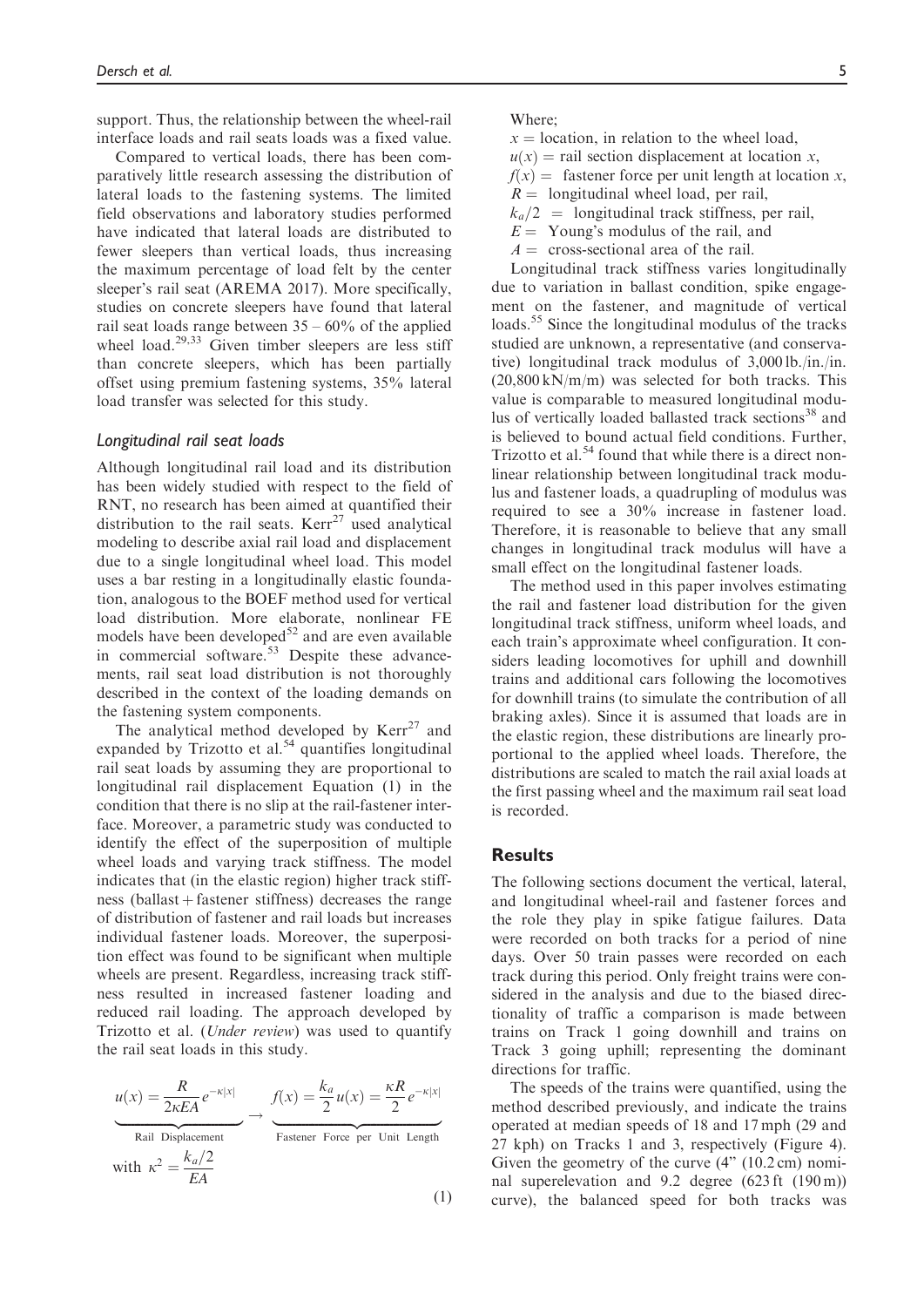calculated to be 25.5 mph (41 kph). Therefore, the data indicate that most trains were operating below balance speed. Further, over this range of speeds, the impact of speed on dynamic loading would be minimal as shown by Sadeghi<sup>56</sup> and Van Dyk.<sup>50</sup>



Figure 4. Measured speed of trains on Tracks 1 and 3 in July 2019.

#### Vertical loading

Utilizing the methods described previously, vertical rail loads and corresponding vertical rail seat loads were quantified (Figure 5). As expected, the vertical demands on Track 1 are significantly greater than Track 3. Median vertical rail seat loads were 7.5 and 7.8 kips (33.4 and 34.7 kN) (high and low rails, respectively) on Track 1 and 2.8 and 4.3 kips (12.5 and 19.1 kN) (high and low rails, respectively) on Track 3. Therefore, the high and low rails of Track 1 are subjected to 4.7 and 3.5 kips (29.1 and 15.6 kN) more vertical force than Track 3, respectively.

While there is a convergence of loading between both rails on Track 1 and the low rail of Track 3 at higher percentiles (i.e. >90%) (likely accounting for the locomotives and loaded trains), there is consistently a lower vertical demand on the high rail of Track 3. This unbalance in loads between the high and low rails, aligns with expectations given the operations and balance speed. $57$  However, the balance seen in Track 1 indicates either a deviation in actual track geometry from the track charts or an effect of train handling down the grade. It is hypothesized that the underbalanced operations leading to this lower magnitude vertical rail seat load (median value of 2.8 kips  $(13 kN)$ ) leads to a reduction in frictional capacity at the plate to sleeper interface on the high rail of Track 3 and plays a role in the increased spike failure. Therefore, lower longitudinal or lateral loads would be required to exceed the frictional resistance and transfer additional loads to the spikes.



Figure 5. Quantitative data for vertical wheel loads ((a) percent exceedance (b) box-plots and (c) load values at select percentiles table) and rail seat loads ((d) rail seat load values at select percentiles table) for both high and low rails of both tracks.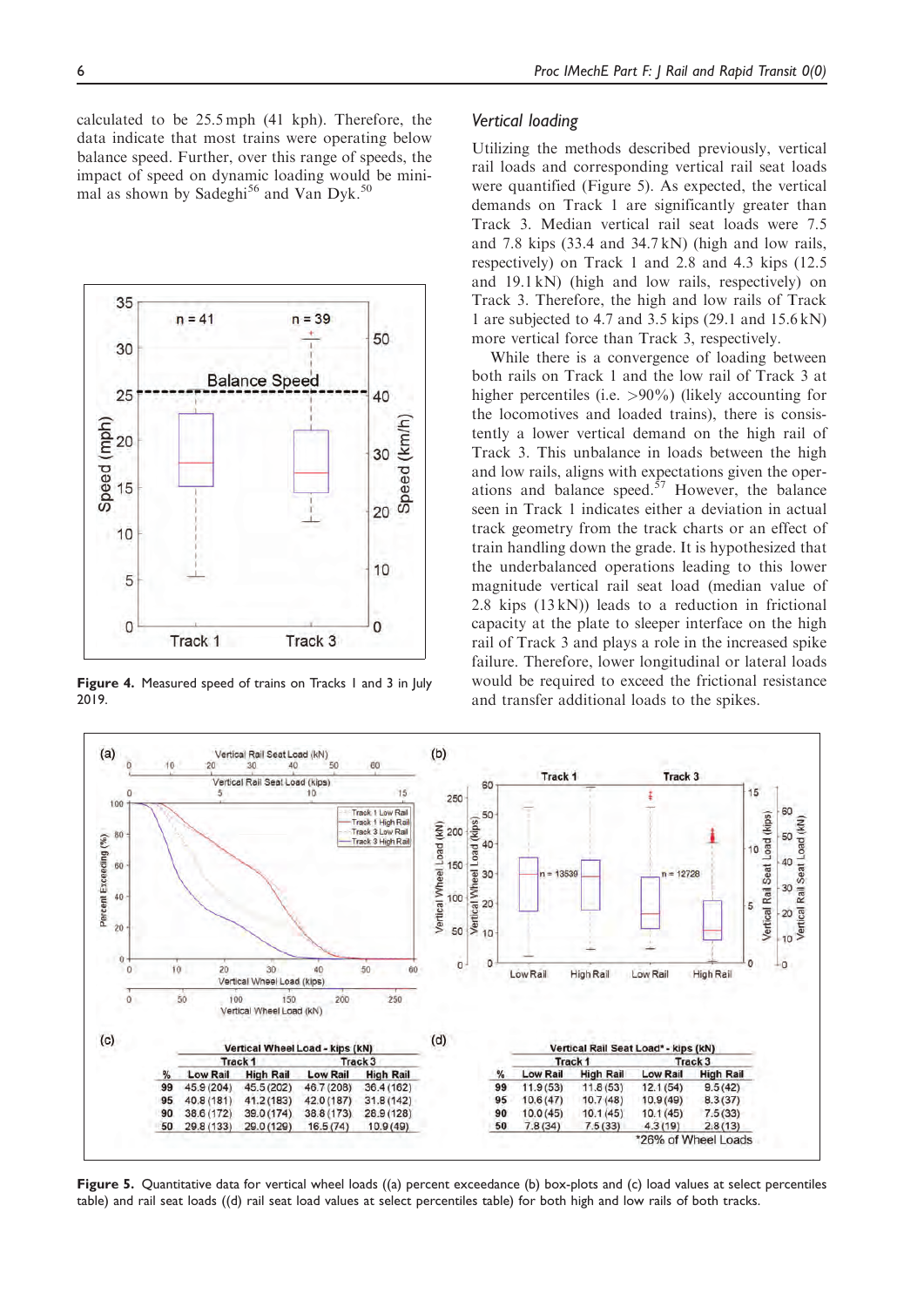

Figure 6. Quantitative data for lateral wheel loads ((a) percent exceedance (b) box-plots and (c) load values at select percentiles table) and rail seat loads ((d) rail seat load values at select percentiles table) for leading and trailing axles on both high and low rails for both tracks.

### Lateral loading

Utilizing the methods described previously the lateral rail loads and corresponding lateral rail seat loads were quantified (Figure 6). As expected, the lateral demands on Track 1 are significantly greater than Track 3. Median lateral rail seat loads were 1.61 and 1.98 kips (7.2 and 8.8 kN, respectively) (high and low rails, respectively) on Track 1 and 0.11 and 0.53 kips (0.5 and 2.5 kN, respectively) (high and low rails, respectively) on Track 3. Therefore, the high and low rails of Track 1 are subjected to 1.50 and 1.45 kips (6.7 and 6.5 kN, respectively) more lateral force than Track 3, respectively. However, the high rail of Track 3 is an outlier in that loads generated from trailing axles are most often gage facing as opposed to the more common application of loads toward the field. Therefore, it is the only rail that would regularly be subjected to reverse lateral loads (i.e. alternating field and gage facing). This reversal of load could lead to increased movement of the fastening system and greater fastener component stress ranges. Additionally, when considering fatigue, load reversals lead to a decrease in fatigue life.<sup>58</sup>

The applied lateral to vertical  $(L/V)$  load ratio is a numerical ratio of lateral load applied at a point on the rail to the vertical load applied at that same point.<sup>59</sup> Though commonly considered a metric for determining the risk of derailment (e.g. wheel-climb or rail-rollover), L/V is commonly increased during laboratory testing to represent more severe environments.<sup>60,61</sup> Hay<sup>2</sup> indicates that 0.68 is the threshold in which the rail becomes unstable due to the resultant L and V force passing outside the rail base. Further, though the metric represent the loads applied at the wheel-rail interface, a rail seat  $L/V$  (i.e. representing the loads applied at the rail seat) could be more representative of what the fastener would be subjected while also aligning more with the  $AREMA^{60}$  recommendation which considers L/V ratios above 0.52 to be severe service. The rail seat L/V would be 35% higher than what is seen at the wheel-rail interface, accounting for the parameters previously discussed in this paper (i.e. the vertical and lateral load percentages transferred to the rail seat beneath the point of load application are 26 and 35%, respectively. Table 1 provides the wheel-rail and rail seat L/V ratios for the leading axles of Tracks 1 and 3.

The observed wheel-rail L/V ratios were greatest on the high rail of Track 3 and ranged from  $-0.44$ to 0.72 (1st percentile to 99th percentile, respectively). The field side L/V of 0.72 exceeds the threshold proposed by Hay (0.68) indicating that the high rail of Track 3 could be unstable. The 95th percentile rail seat L/V ratios of all rails exceeded the 0.52 threshold recommended by AREMA in Chapter 30 (Ties) for design qualification testing.<sup>60</sup> Track 3 was subjected to  $L/V$  magnitudes that were 50% greater at the 95th percentile (0.78) and 87% greater at the 99th percentile (0.97) as compared to the 0.52 threshold. Previous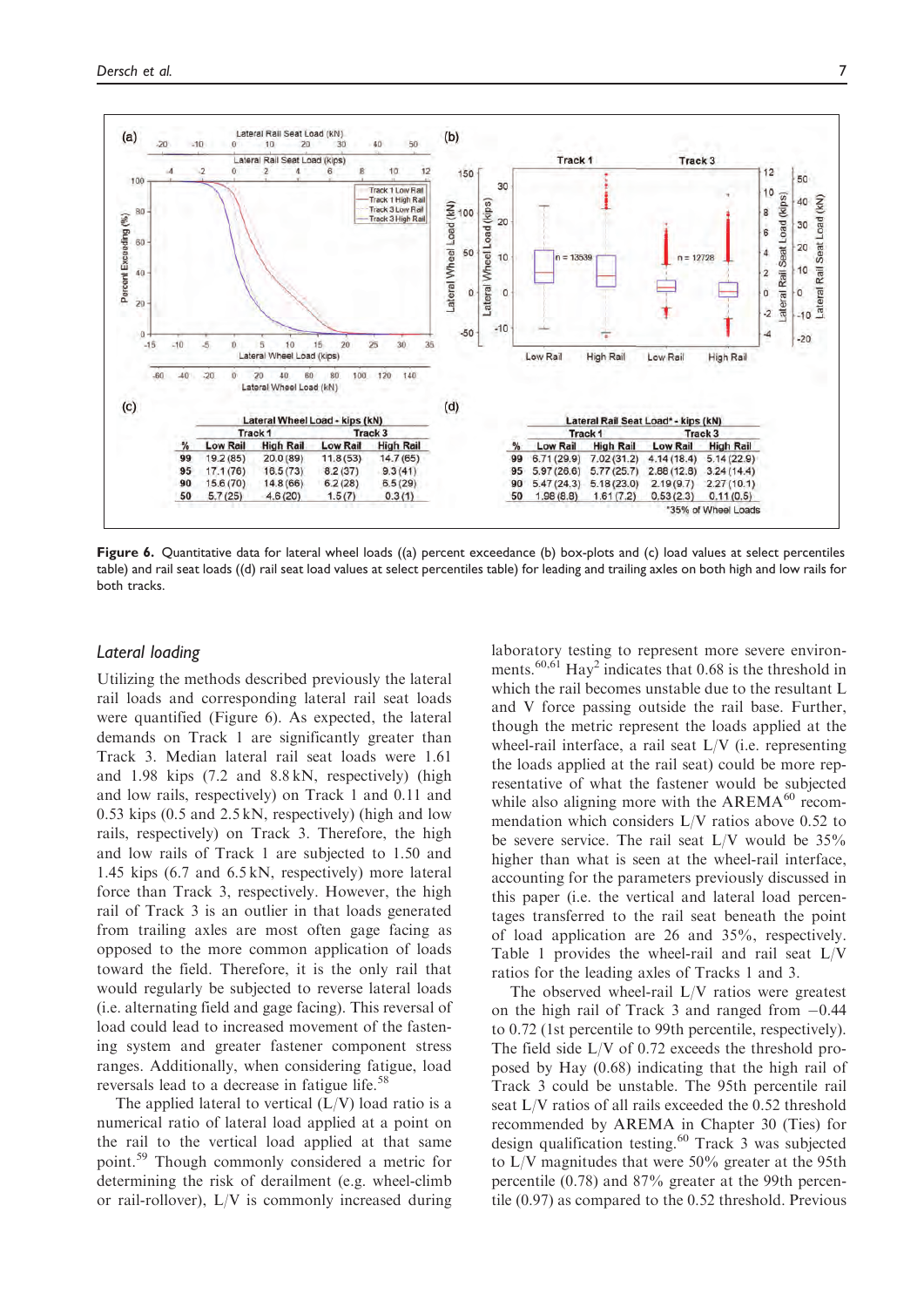| Wheel rail L/V |         |      |         |         | Rail seat rail L/V |         |      |         |             |
|----------------|---------|------|---------|---------|--------------------|---------|------|---------|-------------|
| Percentile     | Track I |      | Track 3 |         |                    | Track I |      | Track 3 |             |
|                | Low     | High | Low     | High    | Percentile         | Low     | High | Low     | <b>High</b> |
| 99             | 0.54    | 0.56 | 0.48    | 0.72    | 99                 | 0.73    | 0.75 | 0.65    | 0.97        |
| 95             | 0.50    | 0.50 | 0.39    | 0.58    | 95                 | 0.67    | 0.67 | 0.53    | 0.78        |
| 90             | 0.48    | 0.46 | 0.34    | 0.49    | 90                 | 0.64    | 0.63 | 0.46    | 0.65        |
| 50             | 0.36    | 0.34 | 0.12    | 0.17    | 50                 | 0.48    | 0.46 | 0.17    | 0.23        |
| 10             | 0.15    | 0.21 | 0.03    | $-0.19$ | $\overline{10}$    | 0.21    | 0.28 | 0.04    | $-0.25$     |
| 5              | 0.11    | 0.17 | 0.00    | $-0.27$ | 5.                 | 0.15    | 0.23 | 0.00    | $-0.36$     |
|                | $-0.01$ | 0.08 | $-0.05$ | $-0.44$ |                    | $-0.01$ | 0.11 | $-0.07$ | $-0.59$     |

Table 1. Wheel-rail and rail seat L/V ratios of leading axles of the high and low rails on tracks 1 and 3.



Figure 7. Quantitative data ((a) percent exceedance (b) box-plots and (c) load values at select percentiles table) for longitudinal wheel loads for both high and low rails.

research by Kerchof $62$  showed that excess elevation leads to increased L/V load ratios on the high rail and increased gauge widening. Therefore, reducing the elevation of the curve and balancing the forces has already been shown to improve track health and thus could also be expected to mitigate spike failures.

#### Longitudinal loading

Measured longitudinal rail loads are presented in Figure 7, showing that the mean tensile rail loads were greater on Track 3 than Track 1. The rail seat loads on each track are presented in Figure 8. Results indicate that longitudinal rail seat loads are at least an order of magnitude lower than the longitudinal wheel loads (i.e. <10%). Moreover, the longitudinal demands on Track 3 are greater than the loads imparted on Track 1. The median longitudinal rail seat loads were  $0.97$  and  $0.84$  kip  $(4.3 \text{ and } 3.7 \text{ kN})$ , respectively) (high and low rails, respectively) on Track 1 and 1.29 and 1.39 kips (5.7 and 6.2, respectively) (high and low rails, respectively) on Track 3. Therefore, the high and low rails of Track 1 are subjected to 0.32 and 0.55 kips (1.4 and 2.4 kN, respectively) lower longitudinal force than Track 3, respectively.

Research has shown that a single spike could be subjected to 70% of the applied rail seat load given the likely non-uniform distribution amongst the spikes within a single rail seat. $63,64$  Considering this, only the 99th percentile longitudinal load on the low rail of Track 3 exceeds the minimum load required to produce spike fatigue failures of 2,000 lb. (8.9 kN)  $\frac{1}{4}$  according to Dersch et al.<sup>41</sup> Therefore, the data indicate that there must be a combination of both lateral and longitudinal loads transferred to the spikes to lead to spike fatigue failures.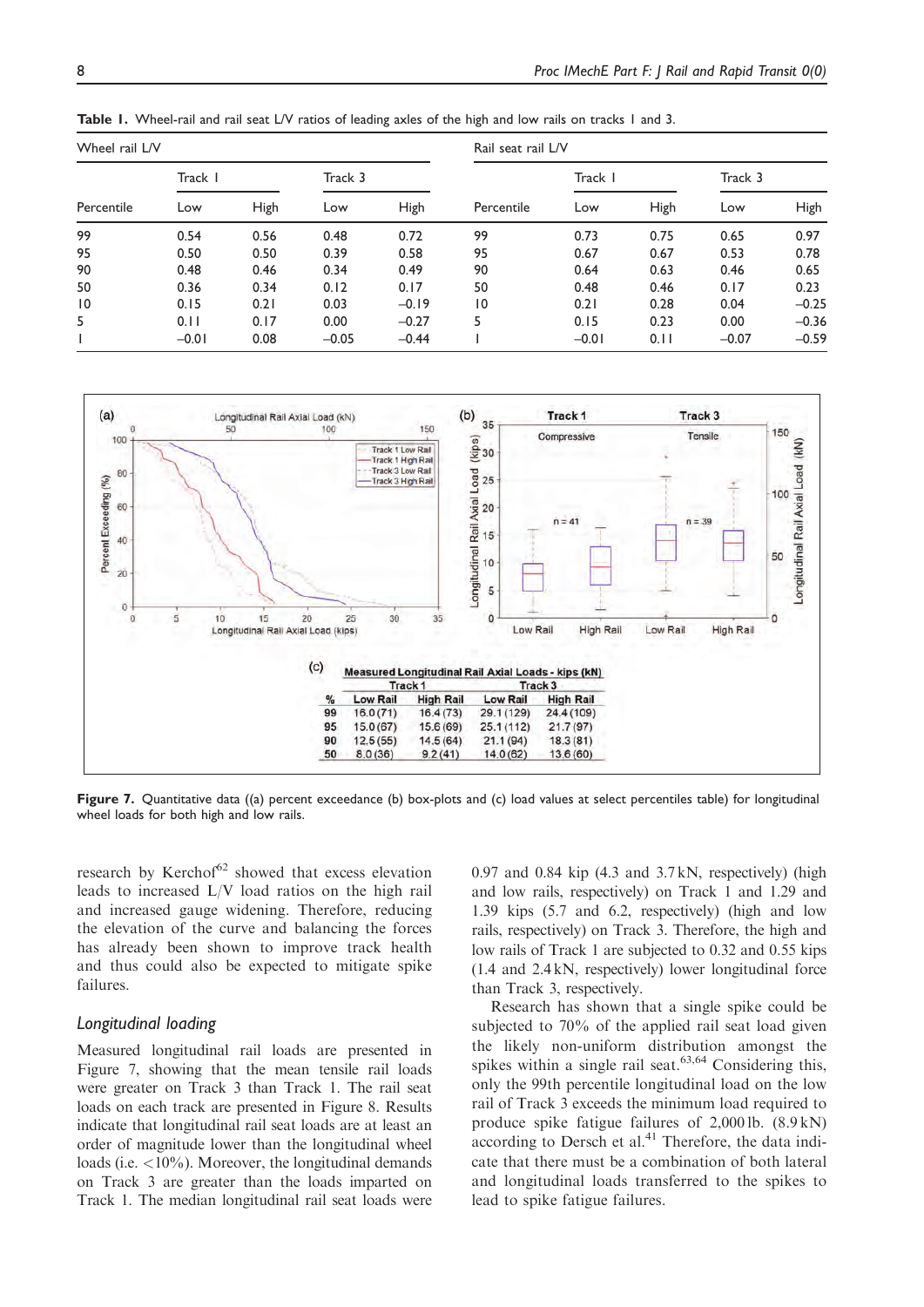

Figure 8. Quantitative data for longitudinal rail seat loads for both high and low rails.



Figure 9. Effect of rail seat vertical load and plate to sleeper friction on total spike load for various lateral and longitudinal rail seat load combinations with failure threshold identified.

# Total spike demands considering timing of load application and frictional effects

When considering the combined effect of longitudinal and lateral loads, the timing of load application and quantification of the friction at the plate-sleeper interface is critical. As discussed previously, the longitudinal load zone of influence is significantly greater than either vertical or lateral. Further, the wave action of the rail ahead of a wheel is known to produce rail uplift, $47$  as predicted by BOEF models.<sup>27</sup> It is therefore reasonable to assume that the longitudinal loads are applied when there is rail uplift, directly bearing on the spikes (e.g. not carried by friction). Further, based on the sequence of load application, the lateral loads would be applied when there is contact between the plate-sleeper and thus resisted by friction and spike bearing.

The median, 90th, 95th, and 99th lateral and longitudinal rail seat loads from all rails were transformed into spike loads using equations (2) and (3) below, which is similar to the load severity calculation as presented by FRA.<sup>59</sup> Coefficients of friction  $(\mu)$ between timber and steel can vary from 0.3 and 0.7 depending on moisture content of the timber, surface treatment, or roughness of the plate.<sup>65</sup> The resulting lateral and longitudinal spike loads are plotted in Figure 9 as are the spike endurance limit thresholds for the given rail seat vertical load and  $\mu$ .

$$
P_{\text{Spike}, Long} = 0.7 \cdot F_{\text{Long}} \tag{2}
$$

$$
P_{Spike, Lat} = \begin{cases} \frac{0.7(F_{Lat} - \mu \cdot F_{Vert})}{0} & \frac{if \ |F_{Lat}| > \mu \cdot F_{Vert}}{if \ |F_{Lat}| \leq \mu \cdot F_{Vert}} \\ \end{cases}
$$
\n(3)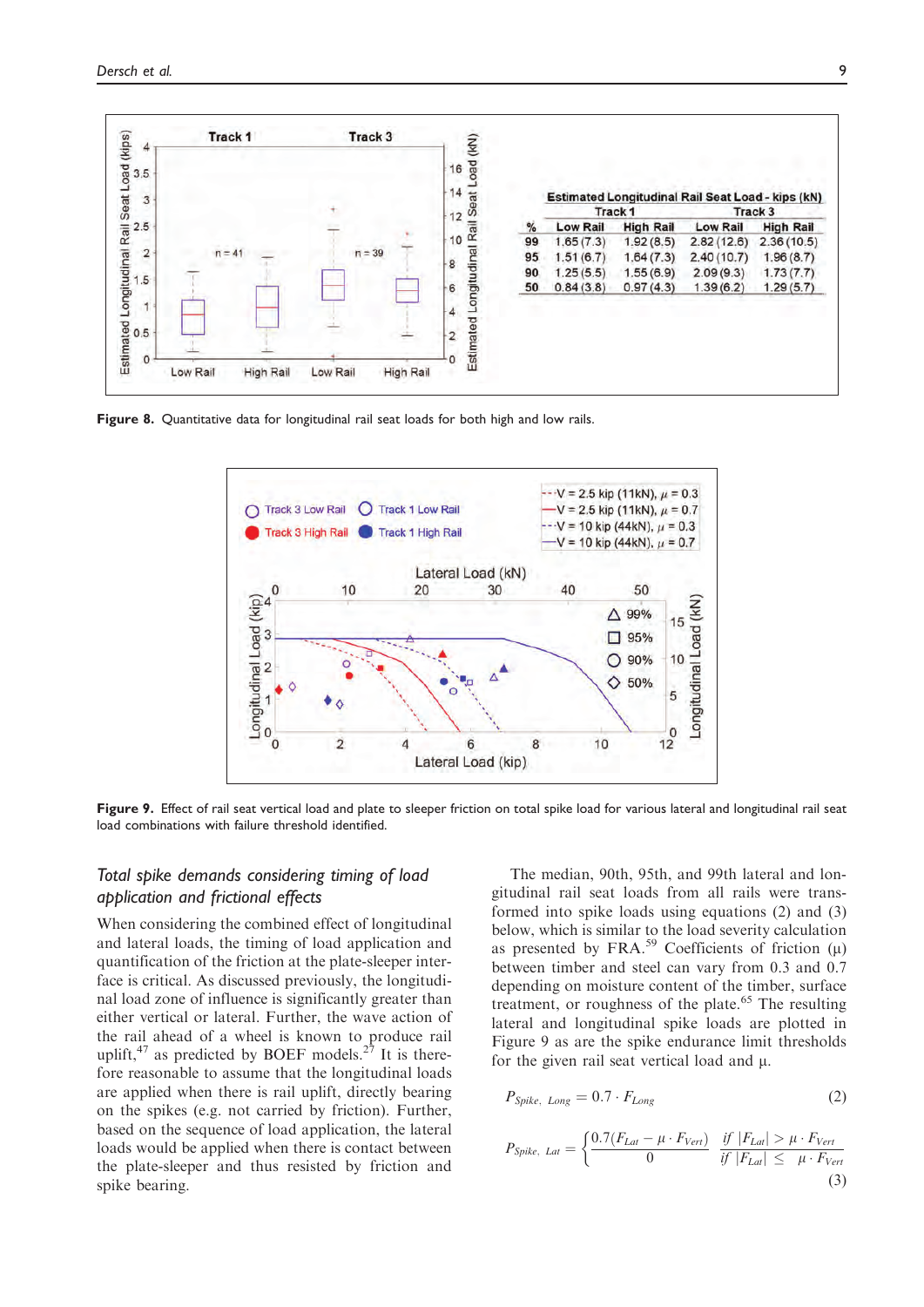Where  $F_{Vert}$  = Fastener vertical load ( $\geq 0$ )  $F_{Lat}$  = Fastener lateral load  $F_{Long}$  = Fastener longitudinal load

 $P_{\text{Spike}, Lat} = \text{Spike lateral load}$ 

 $P_{\text{Spike}, Long} = \text{Spike longitudinal load}$ 

Field data indicate that fatigue failures could be expected on either track when friction is low. However, as friction increases, fewer failures would be expected given the load required to exceed the failure threshold increases. Considering the vertical load data at this location, the high rail of Track 3 (median vertical rail seat load of 2.8 kips (12.5 kN)) is closest to the lower bound vertical applied load (2.5 kips (11.1 kN)), as presented. However, the low rail of Track 3 and both rails of Track 1 would have failure thresholds closer to the upper bound vertical load (10 kips (44.5 kN)), as shown in Figure 9. Therefore, this data indicate that while the magnitude of lateral and longitudinal applied loads on the high rail of Track 3 is the lowest, the threshold for failure is also the lowest and at reasonable friction levels, more failures would be expected on the high rail of Track 3, which aligns with actual field performance.

# **Conclusions**

To address a recent challenge related to broken spikes in premium elastic fastening systems that have led to at least ten derailments and require manual inspection as well as build upon the M-E analysis and design foundation for future fastening system component design this paper quantifies the vertical, lateral, and longitudinal fastening system loads. The revenue service field data were collected at a curved location on a freight railroad that has historically experienced fatigue failed spikes.

In summary, this investigation showed that while the magnitude of the applied vertical load was the lowest on the high rail of Track 3 (the location of the majority of failures), the threshold for failure is also the lowest given the lower magnitude vertical rail seat load reduced the frictional load capacity to a level that was exceeded more often than on Track 1. The data also showed the high rail of Track 3 was subjected to the highest L/V load ratios and was in outlier in the typical lateral load reversals applied in which likely would lead to a reversal in stress in the spike and thus shorter fatigue life. A summary of additional findings from this investigation include:

• For a given wheel load, the maximum vertical, lateral, and longitudinal load percentage transferred to the fastening system was approximately 26%,  $35\%$ , and  $\langle 10\%$ , respectively

- Underbalance operations led to a median rail seat vertical load of 2.8 kips (12.5 kN) on the high rail of Track 3 and thus the lowest friction capacity of all rail seats
	- The higher magnitude vertical loads on both rails of Track 1 and the low rail of Track 3 provide greater frictional resistance as compared to the high rail on Track 3, likely reducing the amount of load transferred into the spikes.
- Longitudinal fastener loads ranged from 1.29 to 2.40 kips (5.8 to 10.7 kN) for Track 3 and 0.84 and 1.64 kips (3.7 to 7.3 kN) for Track 1 for the nominal and 95% loads, respectively.
- Lateral fastener loads ranged from 0.11 to 2.88 kips (0.5 to 12.8 kN) for Track 3 and 1.61 and 5.97 kips (7.1 to 26.6 kN) for Track 1 for the nominal and 95% loads, respectively.
- The 95th percentile rail seat L/V ratio of 0.78 on the high rail of Track 3 is 50% greater than the 0.52 values fastening systems are subjected to during severe service testing as recommended by AREMA.
- Spike fatigue failures are driven through a combination of both lateral and longitudinal loading.
	- The longitudinal load magnitudes, which are present even when vertical and lateral loads are not applied, are insufficient to independently cause fatigue failures.

To mitigate spike failures at this location, as well as similar failures in other track types (e.g. rail seat deterioration, etc.) railroads should ensure operations are as close to the balance speed of track as possible. This would increase the vertical force on the high rail of Track 3 while reducing the L/V ratios and lateral load reversal. Finally, encouraging friction between the plate and sleeper is critical in reducing the forces transferred to the spike.<sup>66</sup>

#### Authors' contribution

The authors confirm contribution to the paper as follows: study conception and design: Marcus Dersch, Arthur Lima, Matheus Trizotto, and J. Riley Edwards; data collection: Marcus Dersch, Matheus Trizotto, Arthur Lima; analysis and interpretation of results: Marcus Dersch, Matheus Trizotto, and J. Riley Edwards; draft manuscript preparation: Marcus Dersch, Matheus, Trizotto, J. Riley Edwards. All authors reviewed the results and approved the final version of the manuscript.

#### Acknowledgements

The material in this paper represents the position of the authors and not necessarily that of sponsors. The authors also would like to thank Brad Kerchof for his continued insight and comments related to broken. Finally, the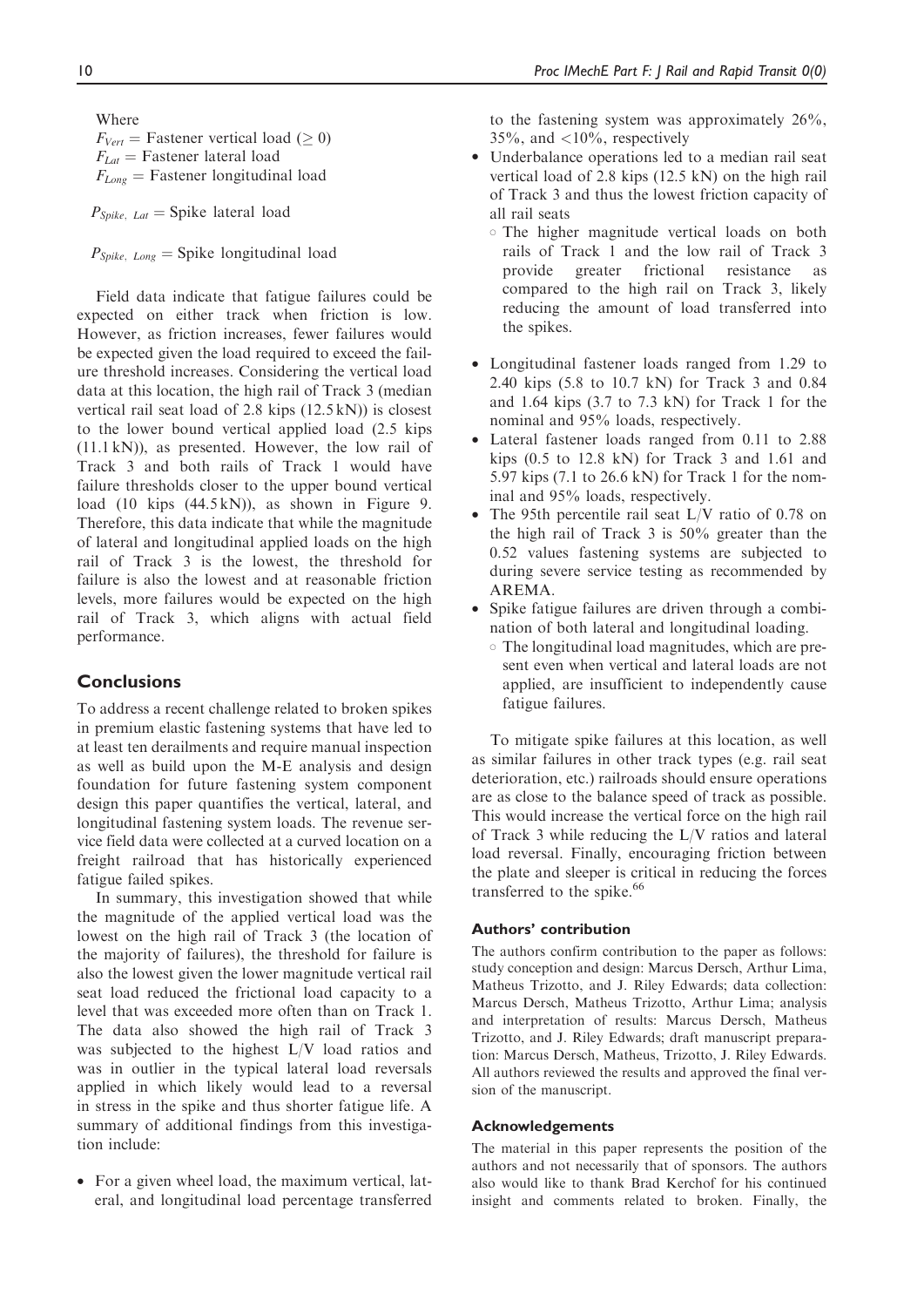authors acknowledge the following project industry partners for supplying insight, recommendations, and materials to this study: NS; CN; CSX; BNSF; Union Pacific; Volpe Center; Cossloh North America; Progress Rail; Evertrak; Lewis Bolt and Nut; and Pandrol USA. J. Riley Edwards has been supported in part by the grants to the UIUC Rail Transportation and Engineering Center (RailTEC) from CN and Hanson Professional Services.

#### Declaration of Conflicting Interests

The author(s) declared no potential conflicts of interest with respect to the research, authorship, and/or publication of this article.

#### Funding

The author(s) disclosed receipt of the following financial support for the research, authorship, and/or publication of this article: This research effort is funded by the Federal Railroad Administration (FRA), part of the United States Department of Transportation (US DOT). This work was also supported by the National University Rail Center, a U.S. Department of Transportation Office of the Assistant Secretary for Research and Technology Tier 1 University Transportation Center.

#### ORCID iDs

Marcus S Dersch **b** <https://orcid.org/0000-0001-9262-3480> J Riley Edwards <https://orcid.org/0000-0001-7112-0956> Arthur de Oliveira **D** [https://orcid.org/0000-0002-9642-](https://orcid.org/0000-0002-9642-2931) [2931](https://orcid.org/0000-0002-9642-2931)

#### **References**

- 1. Matias SR and Ferreira PA. Railway slab track systems: review and research potentials. Struct Infrastruct Eng 2020; 16: 1635–1653.
- 2. Hay WW. Chapter 15: track analysis. In: Railroad engineering. Hoboken, NJ, USA: John Wiley & Sons, 1982, pp.239–275.
- 3. Kerr AD III. The evolution of track components. In: Fundamentals of railway track engineering. Omaha, NE: Simmons Boardman, 2003, pp.25–84.
- 4. Choros J, Coltman MN and Marquis B. Prevention of derailments due to concrete tie rail seat deterioration. In: Proceedings of the 2007 joint rail conference and internal combustion engine division spring technical conference. Pueblo, CO: American Society of Mechanical Engineers (ASME), New York: NY, 2007. pp.173–181.
- 5. Edwards JR, Chavez L, Qian Y, et al. Field study and analytical modeling of the performance of existing WMATA anchor bolt system. Final Report CQ17066, Washington, DC, USA: Washington Metropolitan Area Transit Authority, 2018.
- 6. McHenry M and LoPresti J. Tie and fastener system gage restraint performance at FAST. TD-15-013. Pueblo, CO: Association of American Railroads, Transportation Technology Center, Inc., 2015.
- 7. Roadcap T, Kerchof B, Dersch MS, et al. Field experience and academic inquiry to understand mechanisms of spike and screw failures in railroad fastening systems. In: Proceedings of the 2019 AREMA annual conference with railway interchange. Minneapolis, MN: AREMA, 2019.
- 8. Wolf GP. Effects of wide gauge on derailment potential. In: Proceedings of 2014 wheel rail interaction heavy haul seminar, Chicago, IL, USA, January 2014, p. 4. Chicago: IL.
- 9. Wu H and Kerchof B. Management of wheel/rail interface to prevent rail rollover derailments. Proc IMechE, Part F: J Rail and Rapid Transit 2014; 228: 673–686.
- 10. Wang BZ, Barkan CP and Rapik Saat M. Quantitative analysis of changes in freight train derailment causes and rates. J Transp Eng, Part A: Systems 2020; 146: 04020127.
- 11. Sadeghi J, Seyedkazemi M and Khajehdezfuly A. Nonlinear simulation of vertical behavior of railway fastening system. Eng Struct 2020; 209: 110340.
- 12. Sadeghi J, Fesharaki M and Khajehdezfuly A. Influences of train speed and axle loads on life cycle of rail fastening clips. Trans Can Soc Mech Eng 2015;  $39 \cdot 1 - 11$
- 13. American Association of State Highway and Transportation Officials (AASHTO). Mechanisticempirical pavement design guide. Washington, DC: American Association of State Highway and Transportation Officials (AASHTO), 2008.
- 14. Van Dyk BJ, Edwards JR, Ruppert CJ Jr, et al. Considerations for mechanistic design of concrete sleepers and elastic fastening systems in North America. In: Proceedings of the 10th international heavy haul association conference, New Delhi, India, 4–6 February 2013, [http://railtec.illinois.edu/CEE/pdf/](http://railtec.illinois.edu/CEE/pdf/Conference%20Proceedings/2013/Van%20Dyk%20et%20al%202013.pdf) [Conference%20Proceedings/2013/Van%20Dyk%20et](http://railtec.illinois.edu/CEE/pdf/Conference%20Proceedings/2013/Van%20Dyk%20et%20al%202013.pdf) %[20al%202013.pdf](http://railtec.illinois.edu/CEE/pdf/Conference%20Proceedings/2013/Van%20Dyk%20et%20al%202013.pdf) (2013, accessed 28 March 2017).
- 15. Csenge MV, Lin X, Wolf H, et al. Mechanistic design of concrete monoblock crossties for rail transit loading conditions. In: Proceedings of the 2015 APTA rail conference. Salt Lake City, UT: American Public Transportation Association (APTA), 2015.
- 16. Edwards JR, Dersch MS and Kernes RG. Improved concrete crosstie and fastening systems for US high speed passenger rail and joint Corridors – technical report (volume 2). Washington, DC: Federal Railroad Administration (FRA), 2017.
- 17. Quirós-Orozco RJ. Prestressed concrete railway crosstie support variability and its effect on flexural demand. Master's Thesis, University of Illinois at Urbana-Champaign, Department of Civil and Environmental Engineering, 2018.
- 18. Edwards JR. Quantification of prestressed concrete railway crosstie flexural response: implications for mechanistic design. Doctoral Thesis, University of Illinois at Urbana-Champaign, Department of Civil and Environmental Engineering, 2019.
- 19. Edwards JR, Quirós-Orozco RJ, Bastos JC, et al. Vision for mechanistic-empirical railway track system and component analysis and design. Transp Res Rec J Transp Res Board in review; 20: 1–15.
- 20. Edwards JR, Cook A, Dersch MS, et al. Quantification of rail transit wheel loads and development of improved dynamic and impact loading factors for design. Proc IMechE, Part F: J Rail and Rapid Transit 2018; 232: 2406–2417.
- 21. Lin X, Edwards JR, Dersch MS, et al. Load quantification of the wheel–rail interface of rail vehicles for the infrastructure of light rail, heavy rail, and commuter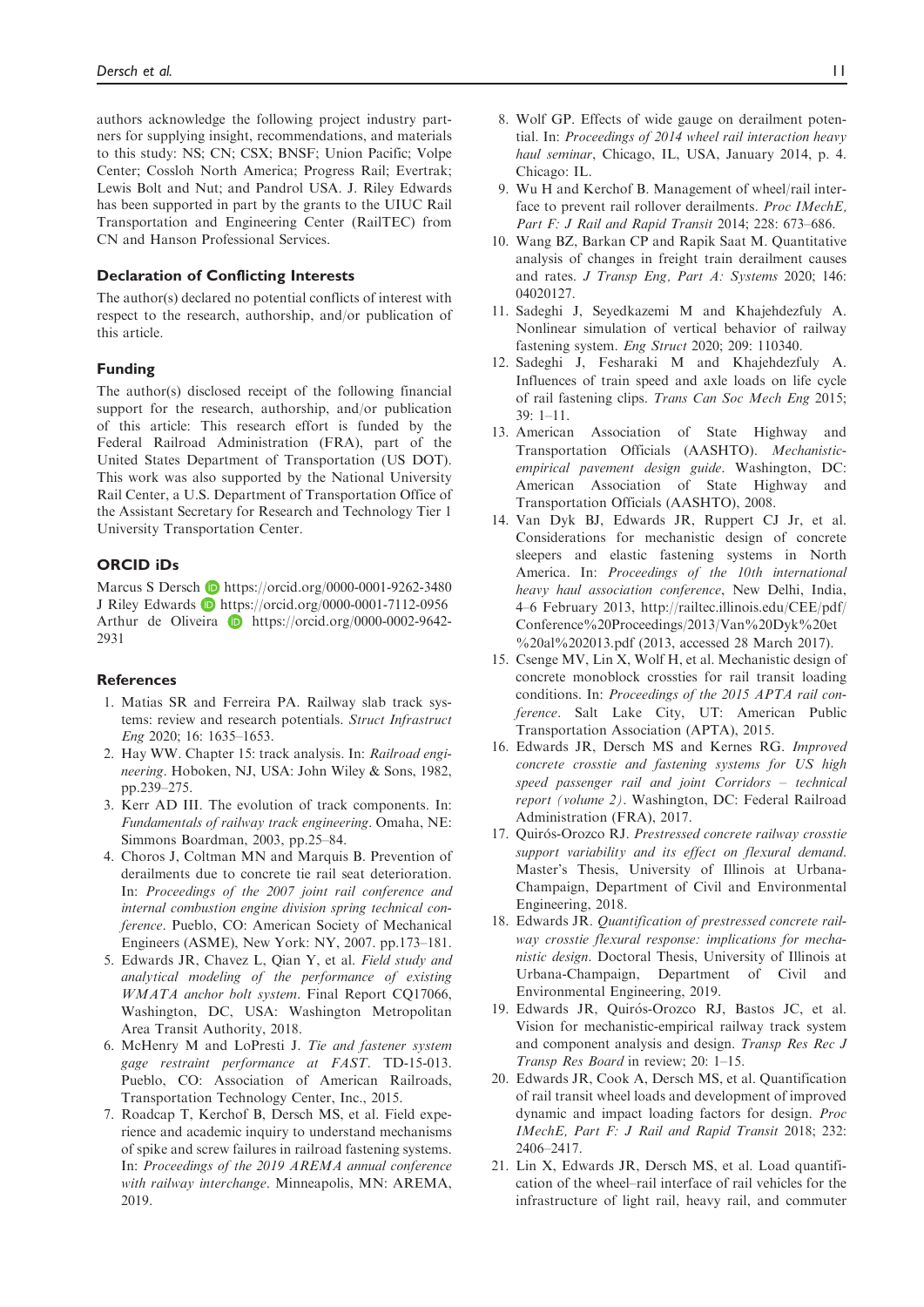rail transit. Proc IMechE, Part F: J Rail and Rapid Transit 2018; 232: 596–605.

- 22. Quirós-Orozco RJ, Edwards JR, Qian Y, et al. Quantification of loading environment and flexural demand of prestressed concrete crossties under shared corridor operating conditions. Transport Res Record 2018; 2672: 136–145.
- 23. Van Dyk BJ, Dersch MS, Edwards JR, et al. Load characterization techniques and overview of loading environment in North America. Transport Res Record 2014; 2448: 80–86.
- 24. Van Dyk BJ. Characterization of the loading environment for shared-use railway superstructure in North America. Master's Thesis, University of Illinois at Urbana-Champaign, Department of Civil and Environmental Engineering, [www.ideals.illinois.edu/h](http://www.ideals.illinois.edu/handle/2142/72855) [andle/2142/72855](http://www.ideals.illinois.edu/handle/2142/72855) (2014, accessed 10 March 2017).
- 25. Eisenmann J. Stress distribution in the permanent way due to heavy axle loads and high speeds. In: Proceedings of the 69th annual convention of the American Railway Engineering Association (AREA). Chicago, IL, USA: AREA, pp.24–59.
- 26. Hasan N. Railroad tie spacing related to wheel-load distribution and ballast pressure. Pract Period Struct Des Constr 2015; 20: 04014047.
- 27. Kerr AD. IVResponse of track to wheel loads. In: Fundamentals of Railway Track Engineering. Omaha, NE: Simmons Boardman, 2003, pp.84–134.
- 28. Deshimaru T, Tamagawa S and Kataoka H. Permissible lateral force and fatigue life for rail fastening system. Q Rep RTRI 2017; 58: 236–241.
- 29. Holder BG, Qian Y, Dersch MS, et al. Lateral load performance of concrete sleeper fastening systems under non-ideal conditions. In: Proceedings of the 11th international heavy haul association conference, Cape Town, South Africa, 2–6 September 2017.
- 30. Holder DE, Csenge MV, Qian Y, et al. Laboratory investigation of the SKL-style fastening system's lateral load performance under heavy haul freight railroad loads. Eng Struct 2017; 139: 71–80.
- 31. Kish A. On the fundamentals of track lateral resistance. In: American railway engineering and maintenance-ofway-association annual conference, Minneapolis, MN, USA, 18–21 September 2011. p. 45. AREMA: Chicago, IL.
- 32. Shenton HW III. Analysis of crosstie track in lateral plane using new track equations. J Transp Eng 1997; 123: 202–208.
- 33. Williams BA, Holder D, Edwards JR, et al. Quantification of the lateral forces in concrete sleeper fastening systems. Proc IMechE, Part F: J Rail and Rapid Transit 2016; 230: 1714–1721.
- 34. Ahmad SSN, Mandal NK, Chattopadhyay G, et al. Improvement of rail creep data to measure the stress state of a tangent continuously welded rail (CWR) track. In: Proceedings of the 2011 international heavy haul association conference, Calgary, Canada, 19-22 June 2011, p. 8. IHHA: Virginia Beach, VA.
- 35. Bose T, Levenberg E and Zania V. Analyzing track responses to train braking. Proc IMechE, Part F: J Rail and Rapid Transit 2018; 232: 1984–1993.
- 36. El-Sibaie M and Anderson G. Measurement of rail forces and displacements under AC-Traction and DC-Traction locomotives. Technical R-869, Chicago, IL:

Association of American Railroads, Chicago Technical Center, 1994.

- 37. Harrison H, Sluz A and Clark D. Monitoring CWR longitudinal force behavior using remote sensing technology. In: International Conference on Innovations in the Design & Assessment of Railway Track. Delft, Netherlands, 2–3 December 1999.
- 38. Kerokoski O. Determination of longitudinal and transverse railway track resistance. In: 2010 Joint Rail Conference, Volume 1. Urbana, IL: ASMEDC, pp.157–165.
- 39. Kish A and Samavedam G. Longitudinal force measurement in continuous welded rail from beam column deflection response. Washington, DC: American Railway Engineering Association (AREA), 1987, pp.280–301.
- 40. Otter DE, LoPresti JA and Sweeney RA. Longitudinal forces in bridges due to heavy haul freight operations. In: Proceedings of the 7th international heavy haul association conference. Brisbane, Australia, 10–14 June 2001. p. 4. IHHA: Virginia Beach, VA.
- 41. Dersch M, Roadcap T, Edwards JR, et al. Investigation into the effect of lateral and longitudinal loads on railroad spike stress magnitude and location using finite element analysis. Eng Fail Anal 2019; 104: 388–398.
- 42. Sadeghi J and Askarinejad H. Development of improved railway track degradation models. Struct Infrastruct Eng 2010; 6: 675–688.
- 43. Sharma S, Cui Y, He Q, et al. Data-driven optimization of railway maintenance for track geometry. Transp Res Part C Emerg Technol 2018; 90: 34–58.
- 44. Roadcap T, Dersch MS and Edwards JR. Mechanistic investigation of timber crosstie spike fastener failures – phase I: the magnitude of the spike failure challenge. DOT/FRA/ORD, Washington, DC, USA: US Department of Transportation, Federal Railroad Administration, In review.
- 45. Roadcap T, Dersch M and Edwards JR. Load environment and force transfer in railway fastening systems: a case study of the broken spike mystery. In: Proceedings of the 2019 world congress on railway research, Tokyo, Japan, 28 October–1 November 2019.
- 46. Edwards JR, Dersch MS and Kernes RG. Improved concrete crosstie and fastening systems for US high speed passenger rail and joint corridors – project summary Report (Volume 1). Technical Report DOT/FRA/ ORD-17/23, Washington, DC: US Department of Transportation, Federal Railroad Administration, 2017.
- 47. Talbot AN. Progress report of the special committee on stresses in track. In: Proceedings of the American Railway Engineering Association (AREA). Washington, DC: American Railway Engineering Association (AREA), 1918, pp.875–1058.
- 48. Winkler E. Theory of elasticity and strength. Prague: Dominicus, 1867.
- 49. Zimmermann H. Die berechnung des eisenbahnoberbaues (the analysis of railway tracks). 3rd ed. Berlin, Germany: Verlag W. Ernst & Sohn, 1941.
- 50. Van Dyk BJ, Edwards JR, Dersch MS, et al. Evaluation of dynamic and impact wheel load factors and their application in design processes. Proc IMechE, Part F: J Rail and Rapid Transit 2017; 231: 33–43.
- 51. Van Dyk BJ, Scheppe AJ, Edwards JR, et al. Methods for quantifying rail seat loads and a review of previous